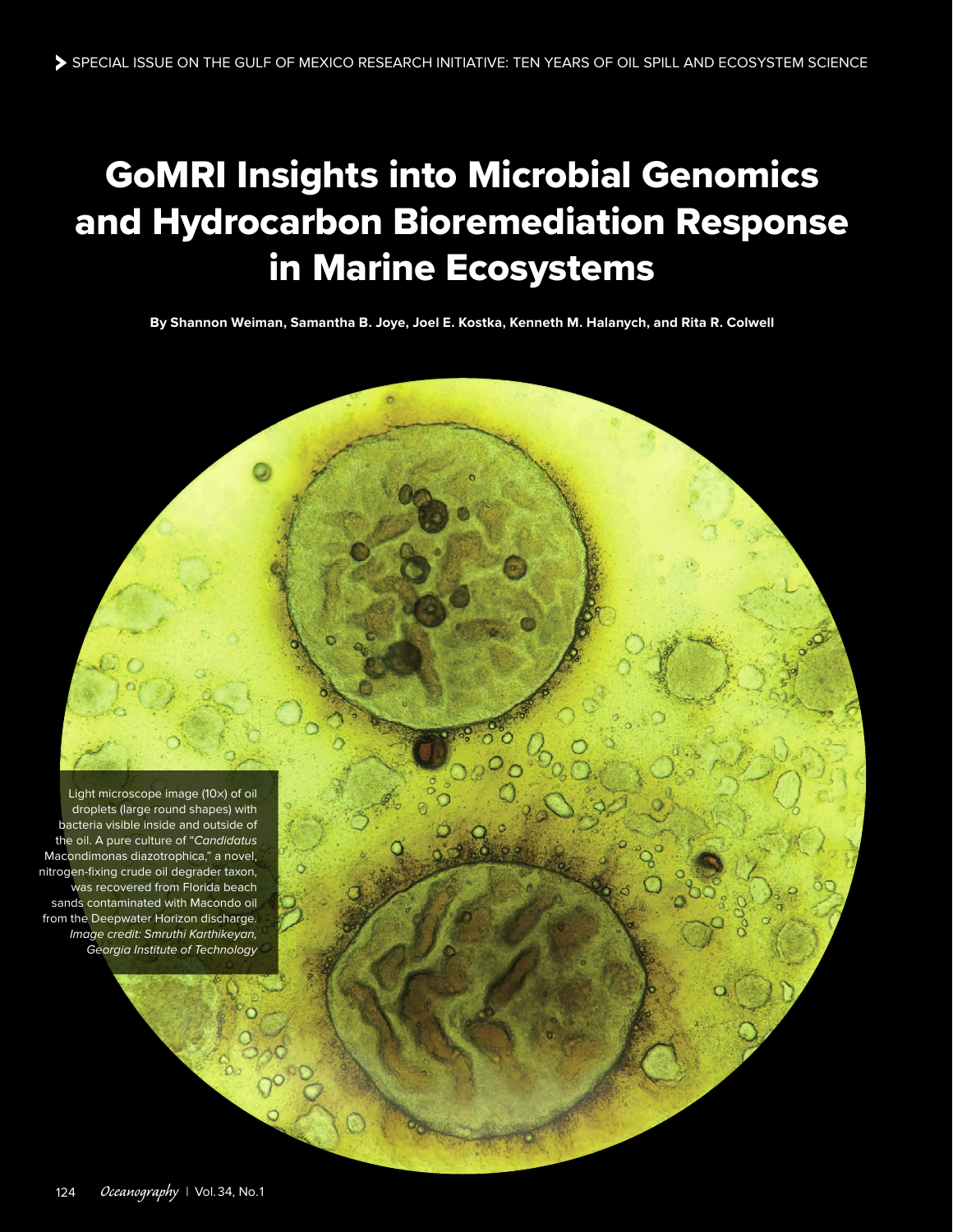ABSTRACT. The Deepwater Horizon oil spill represents one of the most damaging environmental catastrophes of our generation. It contaminated vast areas of the open ocean, the deep sea, and the shoreline of the Gulf region and disrupted its ecosystems, with both residual and long-term impacts. At the core of all of these ecosystems are microbial communities that perform essential biogeochemical processes and ecosystem services such as carbon and nutrient cycling. Despite their importance, relatively little was known about marine microbes that degrade hydrocarbons in the Gulf of Mexico prior to the Deepwater Horizon spill, nor the effect of hydrocarbons on the microbiology of the Gulf region. Research carried out through the Gulf of Mexico Research Initiative (GoMRI) revealed cooperative microbial communities operating at the heart of bioremediation services with highly adaptive and complex dynamics. In addition, these efforts established new methods for assessing and monitoring ecosystem health, whereby microbial population genetics can serve as indicators of biogeochemical disruptions and/or restoration status in marine and coastal environments. Although much research is still needed to fully understand and engage microbially mediated bioremediation services, GoMRI constructed a strong foundation of methods, discoveries, and overarching principles to build upon. These insights and tools will help scientists better prepare for, and respond to, future environmental catastrophes, from oil tanker spills to long-term disruptions of climate change.

## INTRODUCTION

One of the most damaging environmental catastrophes of our generation, the Deepwater Horizon (DWH) oil spill discharged 4.9 million barrels of oil and 250,000 metric tonnes of natural gas into the Gulf of Mexico and contaminated vast areas of the open ocean, the deep sea, and the shoreline. Its disruption of ecosystems carries residual and long-lasting impacts.

At the core of all ecosystems are microbial communities that constitute the foundation for all life by performing essential services such as carbon and nutrient cycling, as well as other core biogeochemical processes. Microbes are Earth's first responders, and by rapidly reacting and adapting to changing conditions, they restore balance and stability to the entire ecosystem. In the context of oil spills, microbes serve as emergency cleanup crews by feeding on hydrocarbons and contributing other fundamental remediation services.

Despite their importance, relatively little was known about hydrocarbondegrading marine microbes resident in the Gulf of Mexico prior to the DWH spill or about the effects of hydrocarbons on the microbiology of the Gulf region. The Gulf of Mexico Research Initiative (GoMRI) was established to provide resources for advancing understanding of marine hydrocarbon microbiology among other Gulf biological, physical, and chemical components. The microbiology research included development and application of genomic and bioinformatics tools that enabled scientists to examine hydrocarbon-degrading microbes in the context of complex microbial communities and in unprecedented detail. With an array of transformational "omics" tools, scientists gained valuable insight into how microbes respond to hydrocarbon infusions and restore ecosystem health. This research discovered novel species, genes, metabolic pathways, and community dynamics that are instrumental to hydrocarbon degradation and related ecosystem functions. In combination, the findings revealed an extensive and intricate natural capacity of microbes in the Gulf of Mexico to catalyze bioremediation of petroleum hydrocarbons. This new information will guide future mitigation and restoration strategies to harness the natural bioremediation capabilities of microorganisms without further disturbing sensitive ecosystems.

Broadly, the GoMRI researchers have provided an outline of core ecological and evolutionary principles regarding microbial response and ecosystem functions that is widely translatable to other systems. Lessons learned from GoMRI research form a foundation for understanding how microbes in various ecosystems around the globe respond to diverse environmental disturbances. From the Arctic to the equator and the deep sea to coastal shores, these principles apply to describing how microbes maintain and restore ecosystem balance. These insights will help scientists better understand and prepare for future catastrophes, from a tanker spill to the long-term disruptions of climate change.

In summary, the research carried out by GoMRI investigators led to new methods for monitoring and assessing ecosystem health using microbial populations as ecosystem indicators in marine and coastal environments. Scientists can now deploy omics tools to take the pulses of microbial communities, identify disturbances, and guide mitigation strategies notably at early stages before widespread damage occurs. Although much work is still needed to fully understand and engage microbially mediated biogeochemical processes that underpin ocean systems and their resilience, GoMRI research has prepared future generations to better protect and restore invaluable habitats by guiding disaster preparedness and response in the face of diverse environmental stressors and natural disasters around the globe.

# OMICS TECHNOLOGIES ENABLE NEW BIOGEOCHEMICAL DISCOVERIES

# Discovery of New Oil-Degrading Microbial Species, Genes, and Enzymes

A powerful toolbox of omics technologies and bioinformatic methods, including genomics, transcriptomics, proteomics, metabolomics, and metagenomics, is now available that allows scientists to probe the structures and functions of microbial communities that form the foundation of marine ecosystems (Grossart et al., 2020). These technologies provide researchers with the tools to comprehensively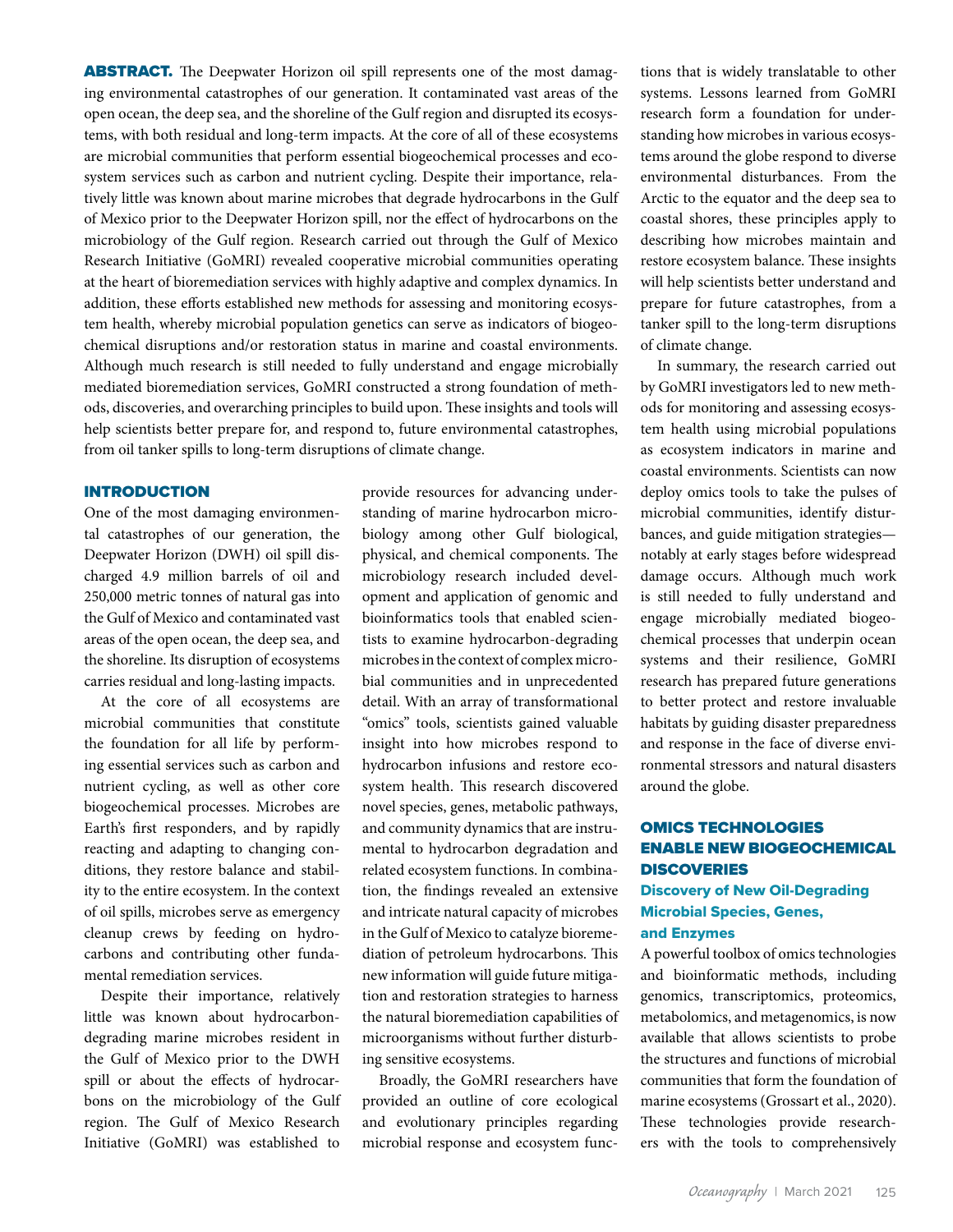examine microbial dynamics in realworld situations (Mason et al., 2014a,b; Rodriguez-R et al., 2015). The advanced techniques and bioinformatics methods used generated discoveries and impacts far beyond what was previously thought possible (Karthikeyan et al., 2019).

GoMRI researchers discovered many new microbial taxa that thrive in oilcontaminated marine environments, along with novel genes and metabolic pathways they use for hydrocarbon degradation (see image on opening page of this article; Hazen et al., 2010; Kostka et al., 2011; Mason et al., 2014a; Crespo-Medina et al., 2014; Rodriguez-R et al., 2015; Kleindienst et al., 2015a; Yang et al., 2016; Karthikeyan et al., 2019). In addition, major known classes of microbes, for example, *Bacteroidetes*, were found to harbor a previously unrecognized potential for hydrocarbon biodegradation (Liu and Liu, 2013). However, the many major players and ecotypes discovered represent only a fraction of all the microbes involved in hydrocarbon degradation (Gutierrez et al., 2018).

# Oil-Degrading Microbial Collaboration and Community **Dynamics**

Oil-degrading microbes are ubiquitous in marine and estuarine environments around the world, but their abundance is low when oil is absent. As part of the "rare biosphere," they harbor metabolic potential of ecological significance; they act as first responders in the event of an oil spill, providing critical ecosystem cleanup and stabilization functions that impact the fate and environmental distribution of hydrocarbons.

When oil spills occur, microorganisms

sense and respond to the oil, using innate mobility to pursue oil via flagella-based motility and chemotaxis. They are stimulated to express hydrocarbon degradation genes that enable metabolism of various hydrocarbon compounds as energy sources. These hydrocarbon utilizers reproduce rapidly in the presence of oil to dominate the microbial ecosystem in contaminated waters and sediments, creating a microbial bloom (Kostka et al., 2011; Doyle et al., 2018, 2020; Karthikeyan et al., 2019). Many oil-degrading microbes possess multiple pathways for hydrocarbon degradation, and which metabolic pathway is induced may depend on environmental conditions and type of exposure (Karthikeyan et al., 2020a).

Microbes often exhibit cooperative metabolism by partitioning metabolic pathways among community members (Zengler and Zaramela, 2018). These microbial partnerships or collaborations are critical to microbial community functions and processes, including hydrocarbon degradation (Joye et al., 2016). Microbes can also create new catabolic pathways by shuffling hydrocarbon degradation genes between and among community members via lateral gene transfer, generating novel combinations of enzymes and metabolic capabilities in new hosts.

GoMRI research led to the discovery of metabolic partnerships for oil degradation. Metagenomic analysis revealed that genes within a single metabolic pathway may be distributed throughout the community, rather than contained within a single microbial species or strain. In some cases, different bacterial species were found to specialize in specific metabolic steps, but because they shuttled

metabolites among species, collaborative networks were created that together completed the oil degradation process. In other cases, researchers determined that certain species specialize in breaking down the byproducts that are generated by other species. Together, these microbial networks can accomplish far more, with greater efficiency, than any single species could. Taking such a holistic approach, the research done by the GoMRI scientists has illuminated collective metabolic pathways and ecosystem functions that would have been overlooked by examining only individual species (Mason et al., 2012; Doyle et al., 2020).

In short order, the DWH spill caused major shifts in microbial ecosystem structure and function. Rare biosphere species capable of degrading hydrocarbons rapidly outgrew neighbors, ultimately accounting for up to 90% of the community (Kleindienst et al., 2015a; Karthikeyan et al., 2019, 2020a). At the same time, microbes that typically dominate healthy environmental systems, such as ammonia oxidizers and other autotrophs and heterotrophs, declined in relative abundance. Coastal nitrifier populations in offshore pelagic waters underwent alteration in species composition for at least a year, returning to normal only after the oil had dissipated. (Newell et al., 2014; Huettel et al., 2018)

Community composition shifted over time as hydrocarbon oxidizing bacterial blooms consumed available hydrocarbons, and then declined, being replaced by microbial species capable of degrading the residual metabolic byproducts (**Figure 1**; Kostka et al., 2011; Rodriguez-R et al., 2015; Kamalanathan et al., 2020). Such microbial succession patterns have

FIGURE 1 (NEXT PAGE). Microbial community functional shifts in coastal sediments in response to oil from the Deepwater Horizon discharge. Genes coding for selected molecular functions related to hydrocarbon degradation, nutrient scavenging and response, photosynthesis, and housekeeping genes are listed (left), with mean genome equivalents per group of samples (middle), and log2 of pre-oil/oiled and oiled/recovered (recov.) fold changes (right). Gene abundance was assessed as the average genome equivalents (mean copies per bacterial cell) at each sampling period. The log2 fold change was estimated as the log2 of the ratio of normalized counts between pre-oiled samples (S1 to S4) and oiled samples (A to G) and between oiled samples and recovered samples (I600, I606, J598, and J604). P values were estimated using a negative binomial test. Interesting patterns were the succession of genes related to easily degradable, light-hydrocarbon fractions, followed by genes specializing in polycyclic aromatic hydrocarbons (PAHs) and complex aromatics, and an increase in nitrogen fixation genes that denote nitrogen limitation for the microbial communities during crude oil biodegradation. CoA = coenzyme A. *Figure from Rodriguez-R et al. (2015)*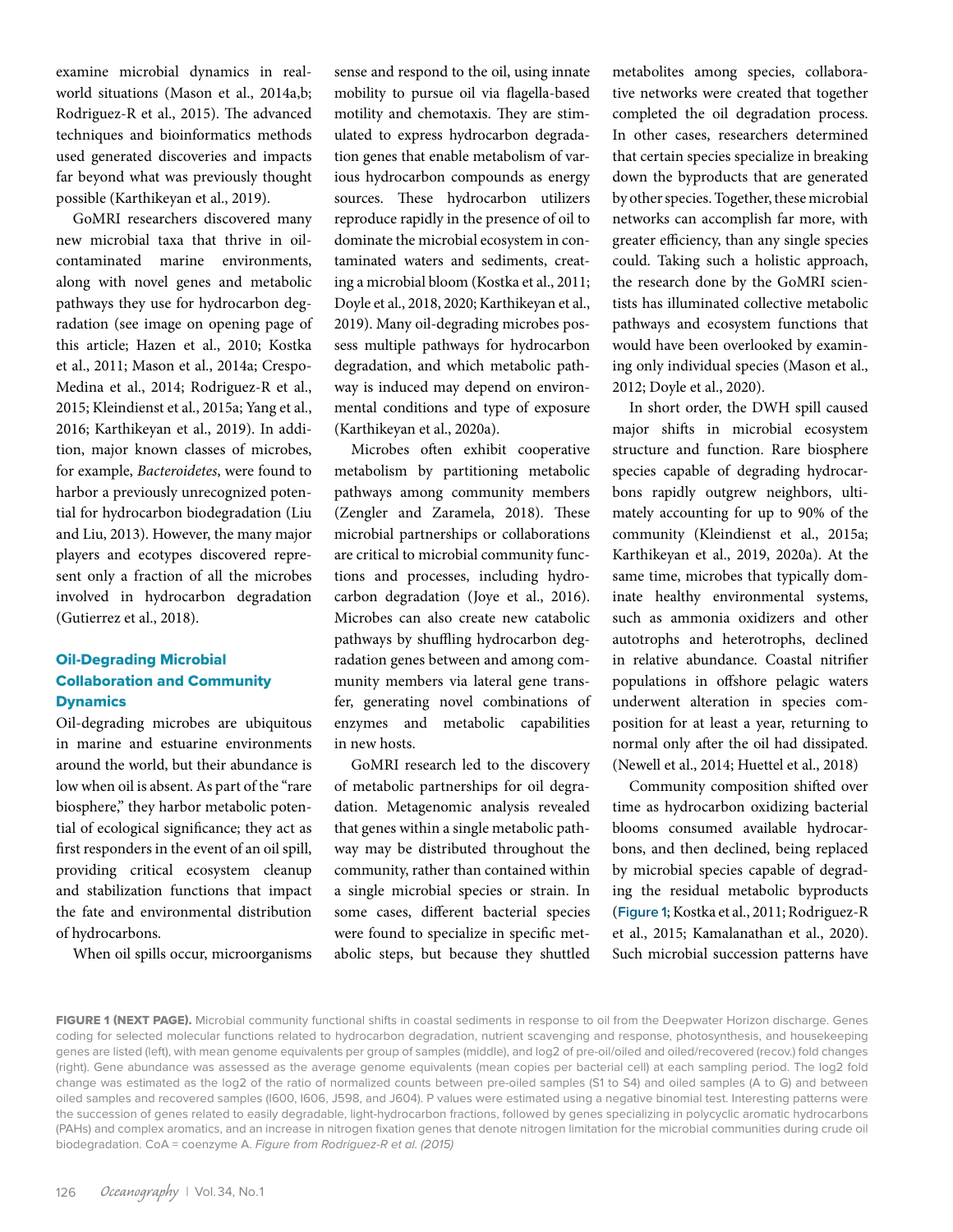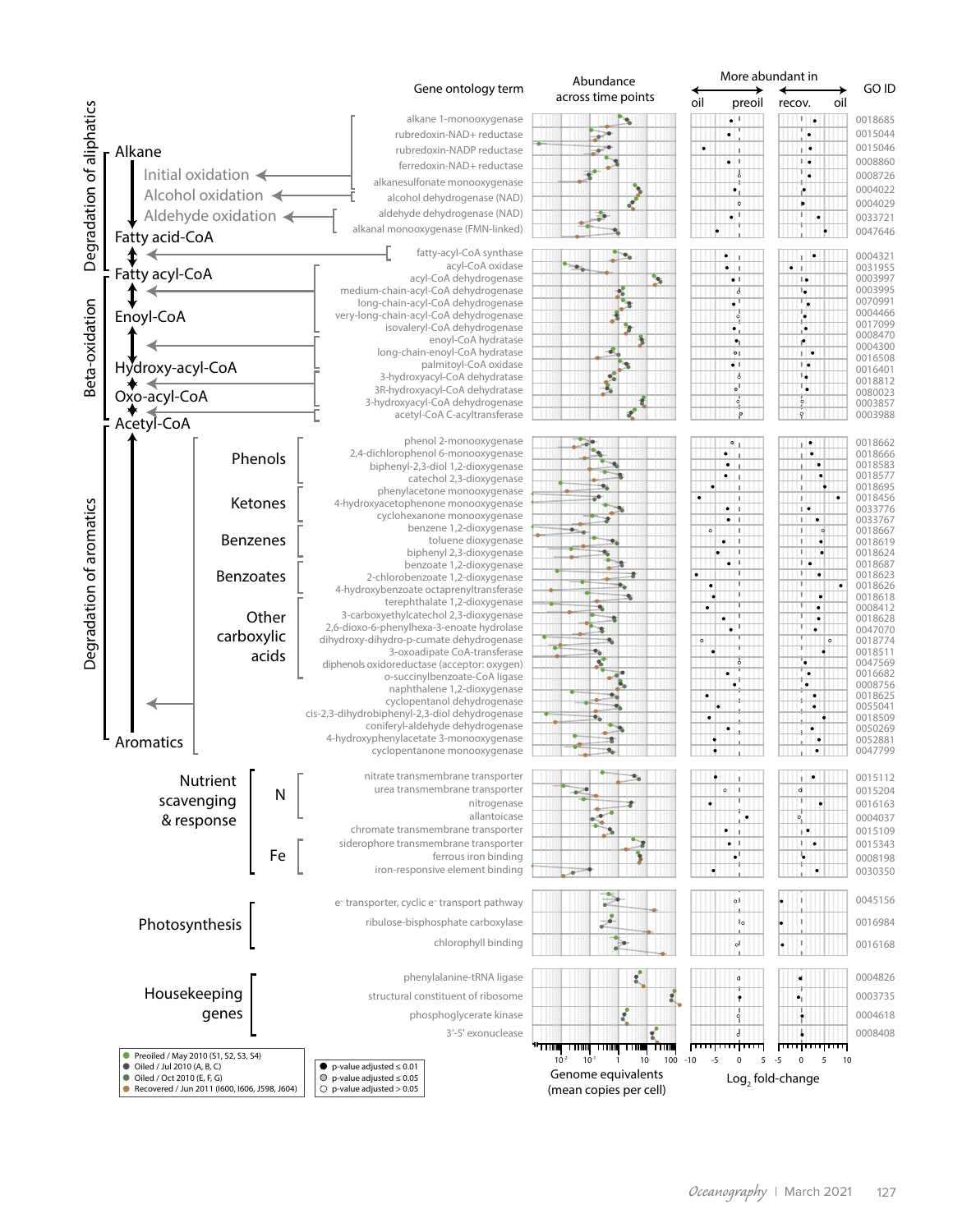been documented across many different ecosystems, each with unique species and dynamics, driven by abundance of different hydrocarbon fractions and related environmental factors and at different time points. Thus, conclusions can be drawn from integrating data across time and localities but must be contextualized when making broader observations (Crespo-Medina et al., 2014).

In the deep-sea plume, methane, and potentially propane, butane, and ethane, fueled the early microbial response (Valentine et al., 2010; Joye et al., 2011; Crespo-Medina et al., 2014). Methane was a major driver in the DWH spill, spawning the emergence of *Methylomonas* species with methane oxidation capabilities (**Figure 2**; Crespo-Medina et al., 2014). Although Archaea



FIGURE 2. Abundance of *pmoA* genes following the Deepwater Horizon discharge. (a) Abundance of methanotrophic bacterial *pmoA* genes. Data are binned by time period. (b) Abundance of *pmoA* gene copies over time (pre-spill samples are magenta). Stars = OPU1. Diamonds = OPU3. Squares = New phenotype. Data in the two time periods marked with asterisks in panel (a) are different from those collected at other times, with a statistical significance of a P value of <0.05. Plus signs denote

are known generally to play important roles in anaerobic methane oxidation and anaerobic hydrocarbon (oil) degradation, they were not major players in pelagic or benthic oil or gas degradation during DWH. Immediately after the spill, when *n*-alkanes and cycloalkanes were more abundant, *Oceanospirillaceae* and *Pseudomonas* spp. were dominant (**Figure 3**; Hazen et al., 2010). These species were later supplanted mainly by *Colwellia* spp. and, to a lesser degree, *Cycloclasticus* and *Pseudoalteromonas*  spp., which peaked when linear and simple aromatic hydrocarbons were abundant (Dubinsky et al., 2013; Kleindienst et al., 2015a). Employing metagenomics, scientists confirmed that the different hydrocarbon degradation genes and pathways present at different time points corresponded with abundances of different substrates within the plume (Mason et al., 2012; Redmond and Valentine, 2012).

Meanwhile, in beach sands, succession of microbial populations also paralleled the chemical evolution of petroleum hydrocarbons (Rodriguez-R et al., 2015). Early responders were mostly *Gammaproteobacteria* (*Alcanivorax* and *Marinobacter* spp.), microbes known to degrade aliphatic hydrocarbons, and



FIGURE 3. Microbial community structure and function change drastically in response to hydrocarbons. Community structure, function, and succession patterns varied depending on location and time of sampling. *Figure modified from Mason et al. (2012)*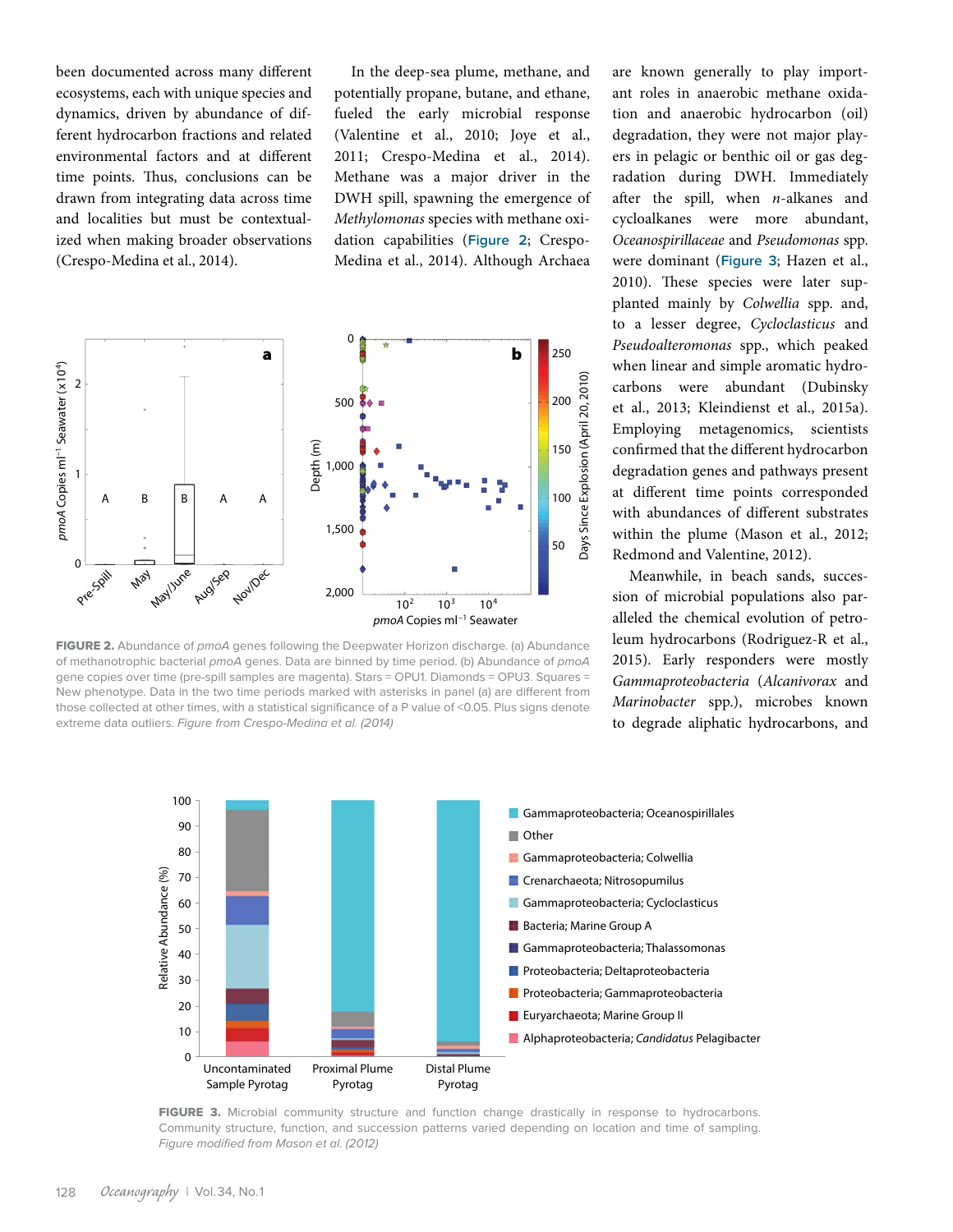their bloom coincided with a drastic decline in community diversity (Kostka et al., 2011). These were replaced after three months by *Alphaproteobacteria* (*Hyphomonas* and *Parvibaculum* spp.), capable of aromatic hydrocarbon decomposition. This shift coincided with the disappearance of alkanes and persistence of aromatics in field samples (Huettel et al., 2018). Nearly all of the oil on Pensacola Beach was degraded after one year, and microbial communities returned to a state that resembled the pre-oil condition, with nearly all known hydrocarbon degraders and genes coding for degradation functions exhibiting only low or undetectable levels (Rodriguez-R et al., 2015). However, significant differences were observed between the pre-oiled and recovered communities. Taxonomic diversity remained elevated in recovered communities, above that of the pre-oiled community, while functional diversity was lower in the recovered compared to the pre-oiled. Such differences could be due to unrecognized long-term effects of disturbance, such as the emergence of new taxa, and stochastic environmental events such as changes in nutrient or carbon input (Kostka et al., 2020). This return to a "baseline" state remains an open question that is actively being pursued as a legacy DWH issue.

In salt marshes, the microbial diversity of aerobic and anaerobic sediments decreased, favoring microbes capable of degrading alkanes and aromatics as weathered oil and residues accumulated (Atlas et al., 2015). In anoxic sediments, sulfate-reducing bacteria, for example, *Desulfococcus* spp., increased in parallel with oil contamination. Interestingly, marsh sediments maintained a high percentage of hydrocarbon degraders whose growth was driven periodically by storm surges that redistributed weathered oil from the anoxic sediment. These lingering shifts in microbial community diversity and function have the potential to impact the overall marsh ecosystem, particularly marsh vegetation and fishery health.

In anoxic environments (e.g., the seafloor and salt marsh sediments), biodegradation occurs much more slowly so that most of the oil persists. (Liu et al., 2012; Chanton et al., 2015). Yet, seafloor sediments near the DWH wellhead showed some enrichment, notably in anaerobic respiration and anaerobic hydrocarbon degradation genes and associated species such as *Deltaproteobacteria* (Mason et al., 2014b). Novel anaerobic polycyclic aromatic hydrocarbon (PAH) degradation pathways were also discovered (Shin et al., 2019b), potentially mediated by yet undiscovered sulfate-reducing bacteria along with their fermentative syntrophic partners. Hexadecane-degrading microbes, closely related to the *Desulfobacteraceae*, and phenanthrene-degrading microbes related to *Desulfatiglans* spp. were also discovered.

## Biogeochemical Processes

Microbes play fundamental roles in basic biogeochemical cycles of marine and coastal ecosystems, including interconnected carbon, nitrogen, and phosphorus cycling—and also in hydrocarbon degradation. Omics analyses of these pathways revealed how these ecosystem functions were impacted by the DWH spill.

## Nitrogen Fixation

Like all microbes, oil degraders require substantial amounts of nitrogen for growth, but nitrogen is present only in limited amounts in marine environments. Although nitrogen fertilizers have been added to accelerate microbial growth and biodegradation following some oil spills, such as the *Exxon Valdez* spill in Prince William Sound, Alaska (Pritchard et al., 1992), microbes can generate their own fixed nitrogen through biochemical fixation of dinitrogen gas (Foght, 2010). Nitrogen fixation pathways are well known in soil microbes that support crop growth and in oceanic microbes such as *Trichodesmium* cyanobacteria (Bergman et al., 2013), but nitrogen fixation by oil degraders in response to raw oil exposure is a new discovery (Quigg et al., 2016).

Researchers studying the DWH spill discovered that nitrogen fixation is a key ecosystem function of microbial communities in response to oil (Rodriguez-R et al., 2015; Fernández-Carrera et al., 2016). In the offshore and coastal ocean ecosystems where nitrogen is limiting, nitrogen fixation function increases in response to oil contamination (Scott et al., 2014; Rodriguez-R et al., 2015; Gaby et al., 2018; Shin et al., 2019a), and then dissipates once the hydrocarbons are significantly reduced (Shin et al., 2019a).

Fixing nitrogen provides a strong selective advantage for those species capable of fixation in the presence of oil, allowing them to utilize hydrocarbon energy sources without restriction. Although species with such dual capabilities are uncommon under pristine conditions, they thrive in oil-contaminated environments. This explains the niche dominance of keystone oil-degrading organisms such as *Candidatus* Macondimonas diazotrophica (Karthikeyan et al., 2019).

Microbial genes involved in carbon, nitrogen, phosphorus, sulfur, and iron cycling were also enriched in oilcontaminated ecosystems (for additional information, see Mason et al., 2012; Rodriguez-R et al., 2015). Understanding these biogeochemical interdependencies could inform fertilization strategies to enhance natural biodegradation.

## Marine Oil Snow (MOS)

Phytoplankton and hydrocarbon-degrading microbes that assemble around oil droplets in large communities produce transparent exopolymers (TEPs) that entrap oil. These dense macroscopic assemblages of carbohydrates and biomass behave like "snow" as they sink to the seafloor. Marine oil snow (MOS) effectively transfers hydrocarbons from the water column to the seafloor as sediment (Vonk et al., 2015). Although MOS formation was observed during previous oil spills, including the 1977 Baltic Sea *Tsesis* spill (Johansson et al., 1980) and the 1979 Ixtoc I spill in the southern Gulf of Mexico (Patton et al., 1981),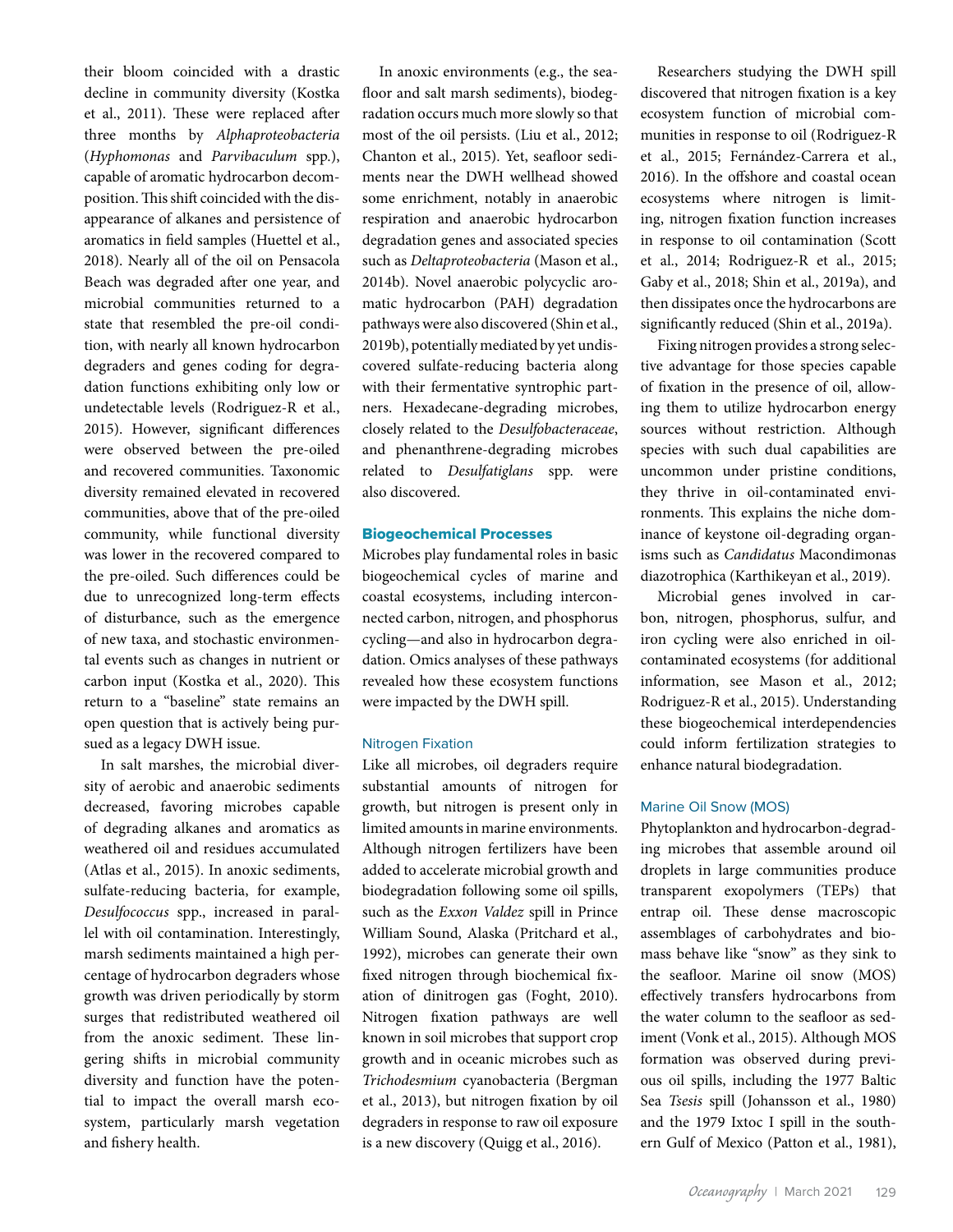it was first thoroughly studied after the DWH spill, which triggered MOS formation in unprecedented quantities (Joye et al., 2014).

Oil degradation and deposition that takes places in MOS impacts the fate of spilled oil (**Figure 4**). MOS particles are hot spots for oil degradation, exhibiting high levels of lipase activity (Gutierrez et al., 2018) and distinct microbial communities that specialize in breaking down oil. In particular, *Colwellia*, *Marinobacter* spp., and *Alteromonas* spp. are prevalent because they have the unique capacity to degrade oil relatively rapidly in cold, deep marine environments (Gutierrez et al., 2018).

MOS particles sink quickly, reaching the seafloor within ~10 days (Passow, 2016). MOS formation is triggered by water column elements that include detritus, fecal matter, minerals, and chemical dispersants, as well as such living cells as diatoms, microalgae, and bacteria, and the polymers they secrete.

The question remains, however, whether MOS is good or bad as an oil spill bioremediation mechanism. MOS could have negative consequences for the water column as well as the seafloor where it is ultimately deposited. These larger particles can trap and remove planktonic animals from the water column. MOS particles can also effectively seal off the sediment surface, potentially suffocating fauna, while addition of organic content to the benthos could stimulate respiration, with negative consequences for filter-feeding fauna. Understanding the consequences of MOS in the water column and the benthos requires further investigation.



FIGURE 4. The formation, sinking and loss of marine oil snow, which consists of exudates, biotic, and abiotic particles. Marine oil snow is a common food source that removes hydrocarbons from the water column as it sinks to the seafloor. *Image credit: Uta Passow, Memorial University of Newfoundland*

# SIGNIFICANCE AND APPLICATIONS OF GoMRI RESEARCH

Ultimately, scientific and technological advances derived from GoMRI research provide a foundation for new research that will improve strategies for predicting and mitigating ecosystem perturbations and have impacts across broad scientific disciplines and far beyond the Gulf of Mexico.

# Broad Lessons in Microbial Hydrocarbon Response

As the examples cited above show, GoMRI research has revealed ecological, evolutionary, and biogeochemical principles that underlie microbial community composition and response to disturbance across diverse environments and contexts.

The hydrocarbon-degrading microbes and genes that code for hydrocarbon degradation and utilization discovered by GoMRI scientists are present in oilcontaminated waters and coastal regions around the world, and thus are available everywhere as first responders. However, while oil-degrading microbes are globally distributed, regional variables can significantly influence microbial community composition and metabolic capabilities prior to and during a spill.

Physical, chemical, and biological environmental conditions, including temperature, salinity, hydrostatic pressure, oxygen supply, nutrient availability (particularly N and P), water currents and stratification, MOS presence, and sea ice can influence microbial species composition and rates of hydrocarbon degradation, activity, and dispersal from the deep sea to intertidal marsh ecosystems (Head et al., 2006; Edwards et al., 2011; Redmond and Valentine, 2012; Rodriguez-R et al., 2015; Fernández-Carrera et al., 2016; Huettel et al., 2018; Sun and Kostka, 2019). Furthermore, the type of oil spilled, how it weathers, and the extent of sunlight exposure can alter the chemical composition of oil and/or induce MOS formation, all of which act to drive different microbial responses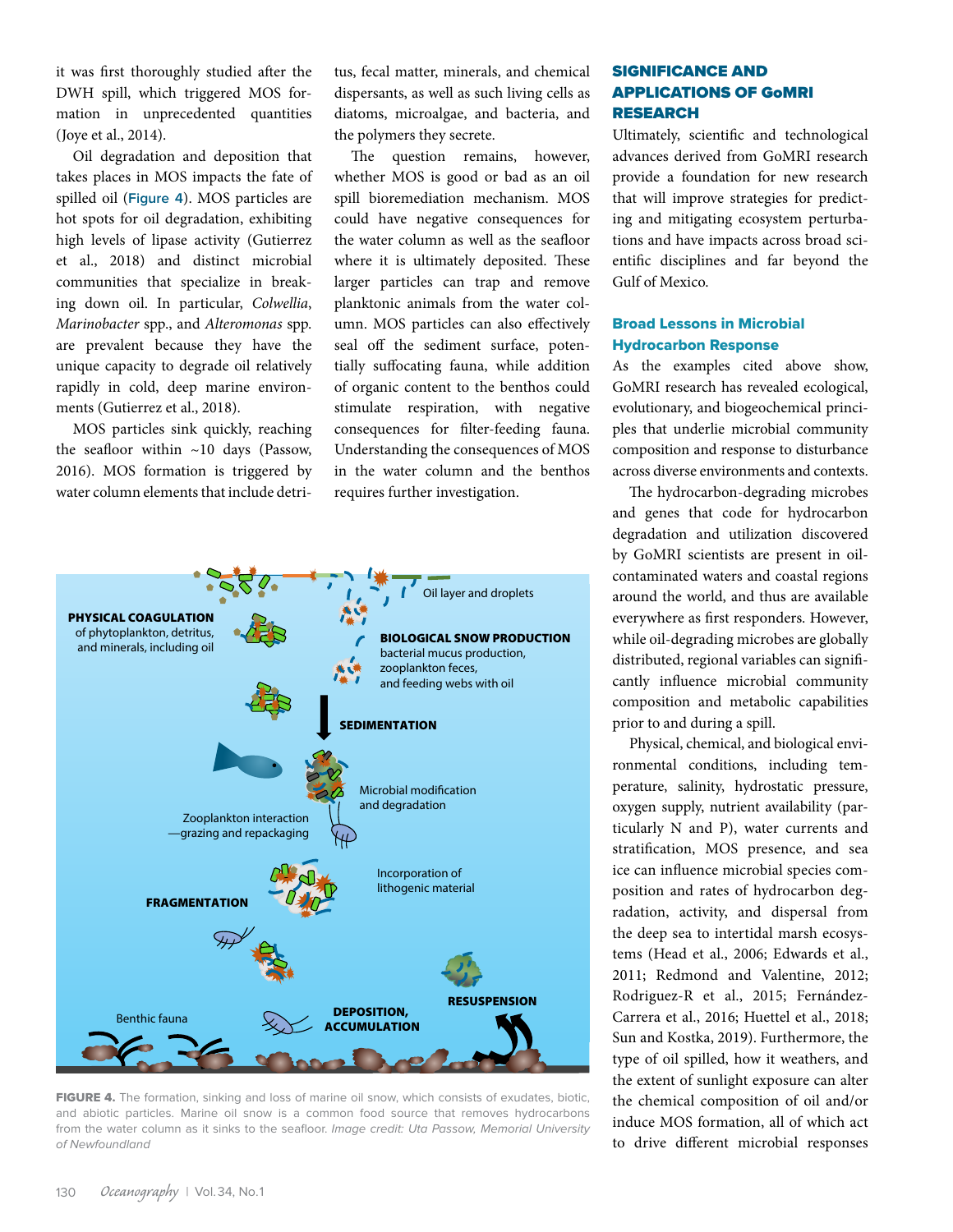(Bacosa et al., 2015; Shin et al., 2019a). The DWH spill provided a unique opportunity to study many of these environmental factors because it affected a wide variety of open-water and coastal ecosystems with large variations in physical and chemical conditions.

Microbial communities in the Gulf of Mexico are considered to have been uniquely primed for rapid response to oil spills due to the prevalence of natural hydrocarbon seeps and drilling operations that constantly discharge oil into the Gulf. The background levels of hydrocarbons sustain a higher proportion of oil-degrading microbes that are also typical of many other regions with natural seepage and/or hydrothermal venting, for example, the Gulf of California, the Bay of Bengal, the Black Sea, and the Arctic Ocean. In addition, shipping lanes in open waters and ports are primed for oil response because of long-term industrial and human activities. In some cases, hydrocarbons produced by phytoplankton or cyanobacteria can prime microbes for hydrocarbon degradation through low level exposure (Guiterrez et al., 2014; Love et al., 2021).

Oil spills are particularly threatening to Arctic regions where climate change is already wreaking havoc. It is therefore critical to understand the environmental risks and develop mitigation strategies before a major spill occurs in these delicate ecosystems. Interestingly, GoMRI research has proven pertinent to this region; preliminary results of these studies reveal microbial responses and community succession similar to those reported for the Arctic marine environment (Sun and Kostka, 2019). However, sea ice and extremely low temperatures can alter degradation properties of both oil and microbial communities, which may significantly impact biodegradation and need to be considered. The Canadian government is actively engaged with the GoMRI community to build on GoMRI discoveries, methodology, and technology in efforts to prepare for a spill in the Canadian Arctic.

## Informing Oil Spill Response

GoMRI research provides a foundation of knowledge and tools that will enable scientists to play key roles in guiding future oil spill response and mitigation planning using data-driven strategies. Evidencebased interventions informed by evaluating ecosystem responses and recovery status will improve the success of future emergency responses by replacing previous trial-and-error approaches.

Specifically, by examining the presence of oil-degrading species, genes, and biogeochemical pathways, scientists can assess the natural bioremediation potential of a community, providing insight into whether and how its metabolic capabilities can be augmented. One example is addition of nitrogen fertilizers, which has been proposed by GoMRI and other investigators to accelerate microbial bioremediation (Edwards et al., 2011; Kleindienst et al., 2015b; Fernández-Carrera et al., 2016). Additionally, enhancement of microbes that produce exopolymeric substances, which emulsify oil and act like dispersants, could preclude addition of man-made dispersants such as Corexit (Ziervogel et al., 2019). Strategies to promote growth of native microbial species or utilization of genetically engineered microbes for natural surfactant production would provide responders with biodegradable, nontoxic surfactant alternatives. Natural microbial surfactants may also prove effective as nontoxic dispersants with fewer environmental concerns (Bacosa et al., 2018).

Mounting an effective microbial oil spill response will require analysis of microbial communities not only during a spill but also before and after. Documenting the "normal" or "baseline" state of an ecosystem prior to a crisis is essential for planning intelligent mitigation strategies aimed at restoring native microbial communities and their ecosystem functions (Joye, 2015). In addition, it can indicate whether an ecosystem is compromised by previous environmental stress and therefore in need of additional protections, for example, limiting oil drilling or tanker traffic (Sun and Kostka, 2019). After a spill, monitoring mitigation and restoration efforts should be undertaken to assess whether response actions work as predicted or if alternative plans should be implemented.

In summary, with application of omics tools, scientists can assist first responders in determining potential environmental impacts of a spill, as well as actions to be taken, on what time frames, and in which locations to minimize risks and damage.

# Assessing Ecosystem Health in the Context of Environmental **Disturbance**

By developing basic principles of microbial ecosystem function and response along with techniques to study them, GoMRI scientists have provided a basis for understanding diverse marine and terrestrial ecosystems in order to address natural and man-made disasters, from chemical spills to algal blooms, and even gradual and long-term stressors, including climate change. Understanding microbial ecosystem dynamics and function in response to climate perturbations will be essential for predicting long-term impacts and for preparing mitigation plans.

Documentation of indigenous microbial communities in diverse marine and terrestrial ecosystems around the world is necessary for assessing ecosystem changes and restoration goals in the context of any perturbation. Baseline metagenomic analyses require sampling over vast timescales to account for daily, monthly, and seasonal community variations, as well as interannual and even decadal shifts. Such studies are underway to catalogue Earth's microbiome (Gilbert et al., 2018). From deepwater benthic regions to coral reefs, beach sands, marshes, and associated terrestrial ecosystems (Magnuson, 1990, 1995), different ecosystems each have unique microbial baselines that require individual documentation so that significant or problematic changes can be detected and measured.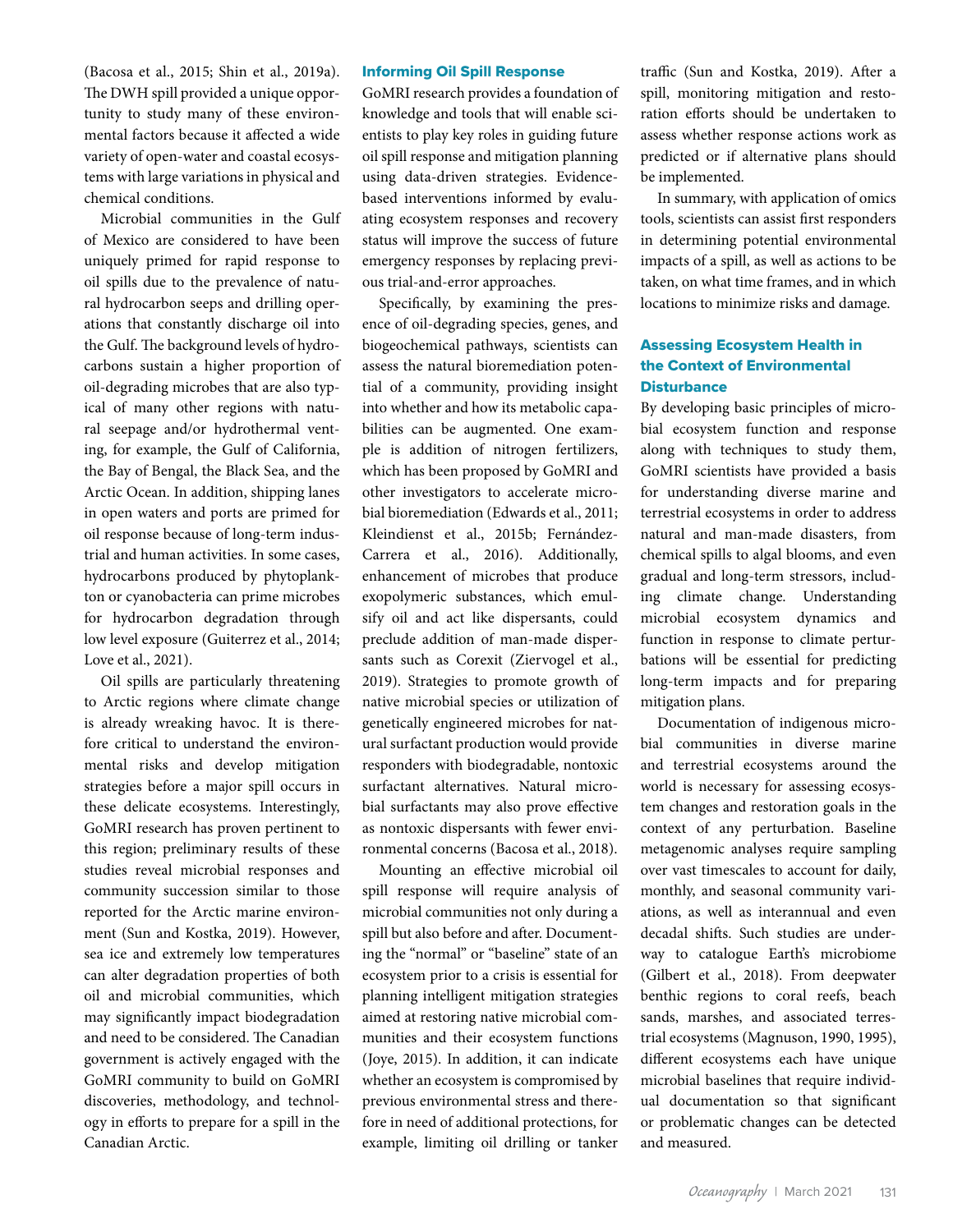## Microbial Indicators of Ecosystem Health and Disturbance

GoMRI researchers identified microbial indicators of ecosystem disturbance in the context of the DWH spill that will help scientists assess ecosystem health across various contexts.

*Low microbial diversity can be a red flag, signaling ecosystem disruption and declining ocean health.* A healthy microbial ecosystem is composed of a variety of species that provide diverse ecosystem functions and maintain system stability. Environmental disturbances such as the DWH spill disrupt the balance, favoring a limited number of species that is able to adapt to new conditions. These few species thrive over the others, often reflected in low overall species diversity. A community with low diversity may be more sensitive and less resilient to further disturbances.

*The presence of a single species or genus in very high numbers indicates a recent ecosystem disruption***,** even if the original composition of the community is unknown. For example, during the DWH spill, rare species with hydrocarbon degradation potential and/ or nitrogen fixation capabilities were poised to take advantage of new energy sources. Under novel conditions, these species outcompete their neighbors and can grow to one-third or more of the population.

*The emergence of different and novel genes, metabolic pathways, and ecosystem functions* within microbial communities reflects adaptation to environmental change. When microbes respond to environmental disturbance, organisms may express different genes and metabolic pathways as they adapt to new sources of energy (hydrocarbons), nutrients, physical/chemical limitations, and other factors in order to take on novel and adaptive ecosystem functions.

These genetic and metabolic indicators of ecosystem disruption can also provide critical clues as to how the environment has changed, and therefore how it might be restored.

# THE FUTURE OF GENOMICS IN THE STUDY AND MANAGEMENT OF ECOSYSTEM HEALTH

In the future, scientists hope to identify microbial "biomarkers" of ocean health, as detectors of ecosystem disruption and risk predictors in the face of diverse threats, including man-made and natural disasters as well as climate change. For example, how might microbiologists help fisheries or oyster farms recover after an oil spill or hurricane? Similar to ways that medical biomarkers help doctors diagnose diseases and identify appropriate treatments, researchers could "take the pulse" of the ecosystem with microbial biomarkers to identify atypical functioning and direct strategies to correct these problems.

Biomarkers might be used in various ways to assess and support ecosystem health:

*Predictive biomarkers.* Disruptions in microbial communities can often be perceived before ecological consequences or impacts are apparent. Thus, microbes can serve as the "canary in the coal mine" to warn of impending consequences of a disturbance. For example, microbial community restructuring or functional changes might indicate a slow oil leak or gradual warming due to climate change. This can trigger early action to better prevent or mitigate potential damages from natural and man-made disasters in the ocean, as well as other ecosystems, by alerting scientists to changes before they are irreversible, and/or identifying areas that need extra protections.

*Diagnostic biomarkers.* The presence of specific indicator species and genes might be used to "diagnose" certain disturbances, which could indicate what has gone awry within an ecosystem. For example, overgrowth of a species and

emergence of novel genes, metabolic pathways, and ecosystem function can all assist scientists in identifying biogeochemical disruptions.

*Therapeutic biomarkers.* Indicator species and genes might also point scientists and managers toward solutions by providing information about how an environment has changed and, therefore, how its ecosystem might be restored. Therefore, in addition to informing mitigation and restoration strategies, these indicators can help to identify action plans during a crisis event. For example, the emergence of a nitrogen-fixing species might indicate nitrogen as a limiting factor in bioremediation, suggesting that the addition of nitrogen fertilizers would accelerate recovery.

To assemble a complete picture of ecosystem health will require the use of multiple, diverse biomarkers, each of which will provide a piece of the puzzle. For example, genomic biomarkers may provide insight into hydrocarbon degradation, toxin accumulation, hypoxic conditions, or other environmental disturbances. Meanwhile, metatranscriptomics might reveal immediate adaptations, whereas meta-community restructuring suggests long-term consequences.

Ideally, such biomarkers will be able to inform scientists and first responders on site and in real time as an essential component of an environmental emergency response toolkit. This will require robust, portable (i.e., hand-held devices), costeffective, and integrative analytic instruments, such as the small mobile DNA sequencers designed for the rigors of field research.

# Predicting Environmental Impacts with Biomarkers and Models

Biomarkers can be paired with biogeochemical models to predict important outcomes, including when oil will be removed from a system, how long would it take for an ecosystem to recover, whether responders should intervene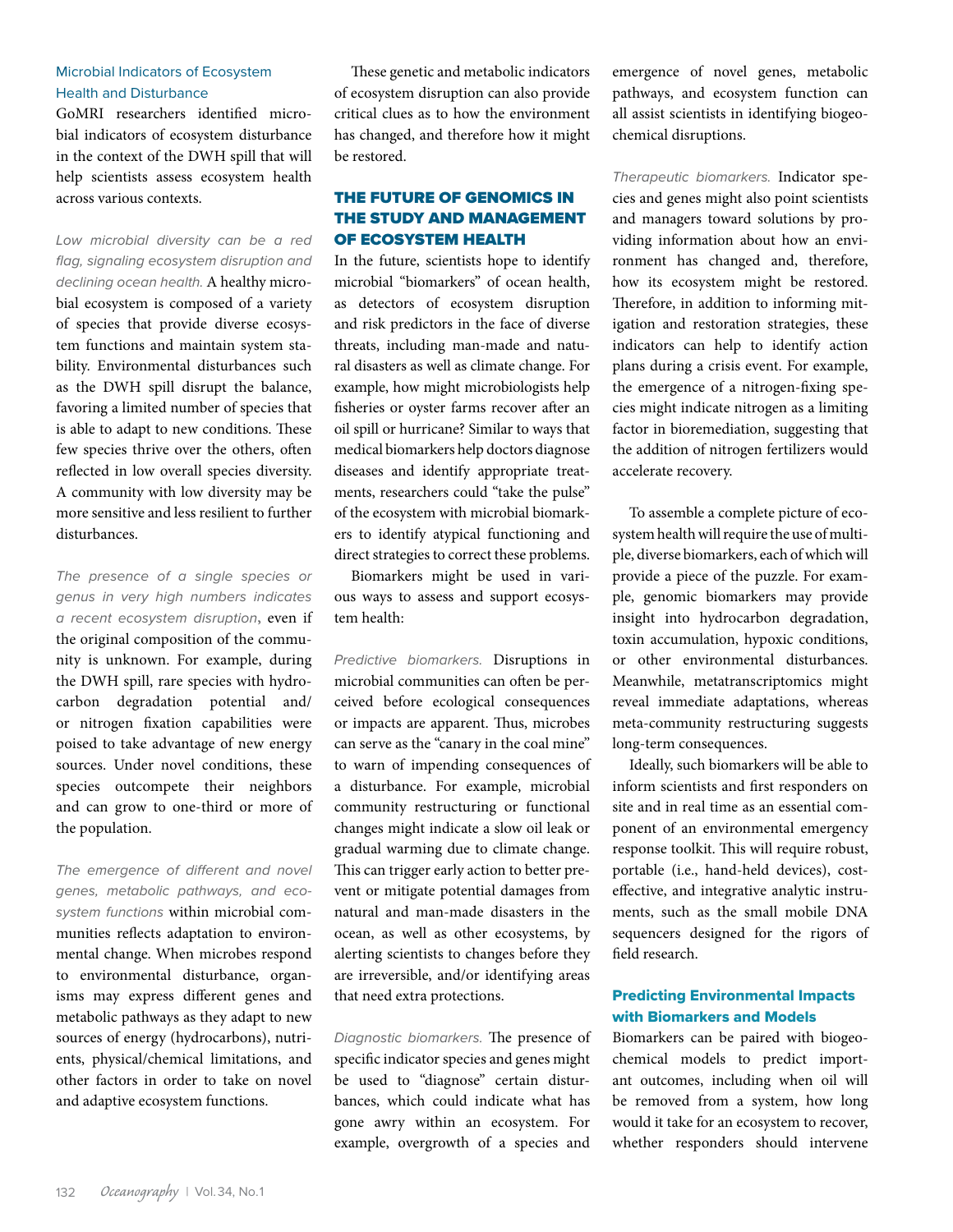to speed ecosystem recovery, and other aspects of biogeochemical responses and timelines. Models can also reveal which factors may have the greatest impact on damage or recovery, enabling responders to tailor mitigation strategies rather than relying on one-size-fits-all approaches that may or may not work.

Biogeochemical models can help scientists answer questions, including:

- Should oil spills be seeded with microbes with hydrocarbon degradation capabilities? If so, which ones and in what quantity?
- Should dispersants and/or fertilizers be added? If so, in what quantity? How will such interventions impact ability of indigenous microbes to degrade oil?
- What environmental impact can be avoided with an intervention? What are potential unintended consequences of intervention?
- Will leveraging natural microbial processes be more successful than alternative approaches such as burning or vacuuming the oil?

lating omics data to metabolic functions. While metagenomics informs metabolic potential, it may not always reflect microbial activity. There are many novel microbial species, genes, and proteins to be discovered and identified, and their biogeochemical functions characterized, most probably with inferences from taxonomic and sequence similarities to reference species and their metabolic profiles. In reality, metabolic capabilities can differ dramatically from predicted activities and currently must be defined through cultivation, biochemical assays, or gene knockout experiments. Machine learning/artificial intelligence is likely to be of great value in overcoming this obstacle.

To better link omics data with functional rates of activity at the enzymatic and cellular levels will require new strategies, such as stable isotope probing (SIP) and biorthogonal noncanonical amino acid tagging (BONCAT). These tools track metabolic activity of individual microbes and consortia within their natresource can be mined to predict consequences and inform response.

Specifically, GoMRI researchers created the Genome Repository of Oil Systems (Karthikeyan et al., 2020b), a comprehensive, searchable database that documents microbial populations in natural oil ecosystems and oil spills, along with available underlying physicochemical data, geocoded via the geographic information system to reveal their distribution patterns. Provided as an independent project through the Microbial Genomes Atlas (MiGA) web server ([http://microbial](http://microbial-genomes.org/)[genomes.org/](http://microbial-genomes.org/)), the repository contains over ~2,000 genomes, more than 95% of which represent novel taxa, though representation of cultured organisms from oil-contaminated and oil reservoir ecosystems in this database is limited. The database allows researchers to classify unknown genomes by reference to known genomes, thereby facilitating the predictive understanding of microbial taxa and activities that can control the fate of oil spills.

**"** Using the powerful and constantly evolving tools of genomics,<br>
GoMRI researchers discovered novel [microbial] genes, GoMRI researchers discovered novel [microbial] genes, pathways, organisms, communities, and partnerships associated with oil decomposition and spill remediation.

Current biogeochemical models are limited and, in general, unable to answer such complex questions. To achieve more realistic models will require significant advances in understanding physical, chemical, and biological processes and their interactions in the ocean, as well as active and effective collaborations among oceanographers, microbiologists, computational scientists, and many other disciplines.

The greatest hurdle in developing predictive biogeochemical models is transural environments. They can assign specific paths to specific microbes, elucidate cross-feeding partnerships, and identify novel metabolic steps and pathways.

# Facilitating Advances Through Open-Access Resources and Multidisciplinary Collaboration

The omics and environmental data sets collected by GoMRI investigators are accessible via the open-access platform [https://data.gulfresearchinitiative.org/.](https://data.gulfresearchinitiative.org/) In the event of a new spill or disaster, this

## CONCLUSIONS

Microbiology and omics tools have proven instrumental in providing an understanding of the impacts of the Deepwater Horizon oil spill on marine and coastal ecosystems. The new omics-based technologies and strategies enabled a comprehensive investigation of Gulf microbial communities and their biogeochemical functions in unprecedented detail.

Using the powerful and constantly evolving tools of genomics, GoMRI researchers discovered novel genes, path-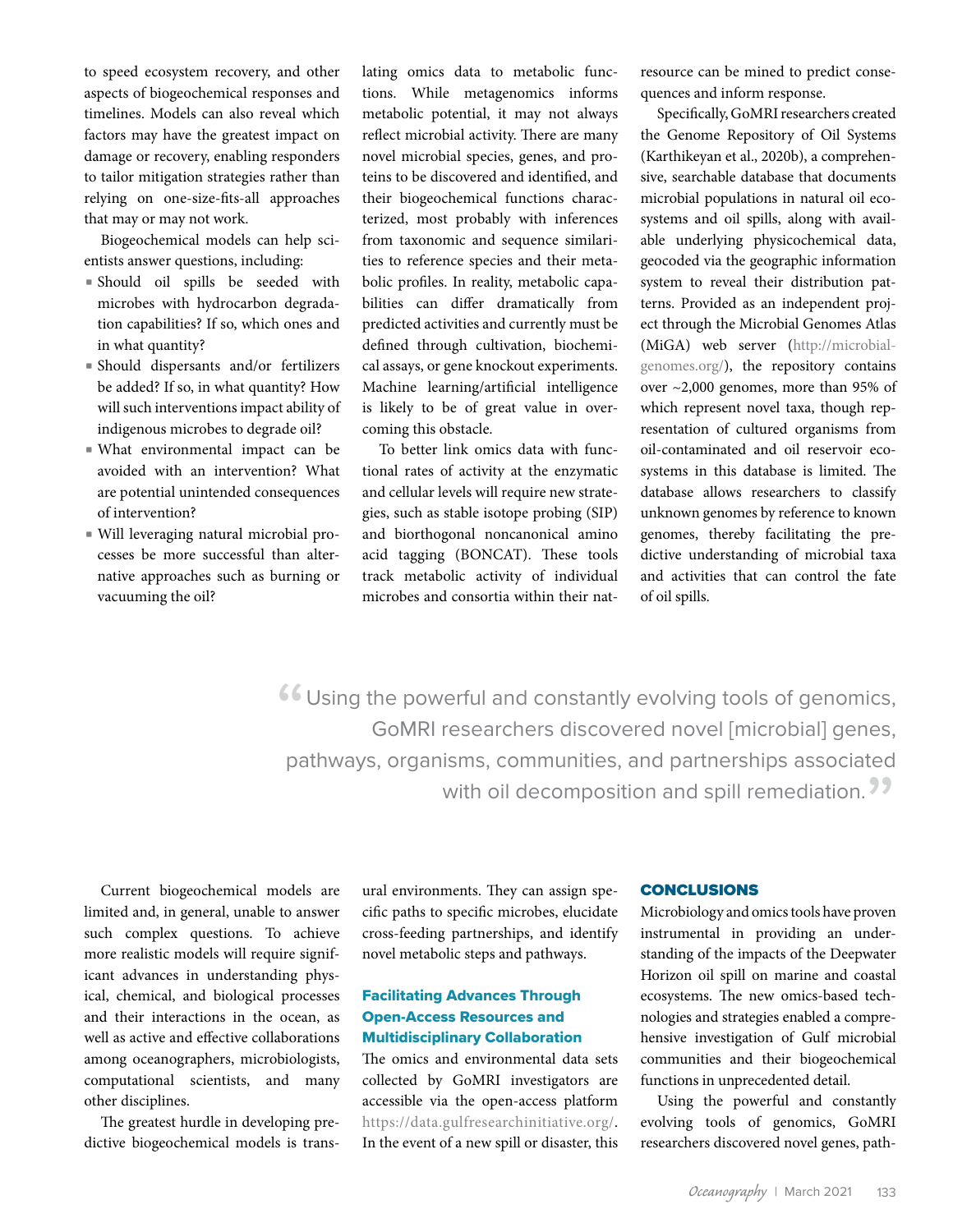ways, organisms, communities, and partnerships associated with oil decomposition and spill remediation. Key shifts in community structures that dictate essential ecosystem functions and bioremediation services were documented. Altogether, GoMRI studies have revealed new insights and core lessons about microbial community responses to environmental disturbances, as well as their roles in maintenance and restoration of ecosystem stability during and after an oil spill. The lessons learned inform a scientific understanding of how oil spills impact various ecosystems, from deep waters to beach sands to tidal marshes, and will allow improved prediction and mitigation of damage in the event of future spills.

### RESOURCES

- <http://www.taraoceans-dataportal.org/>
- <https://data.gulfresearchinitiative.org/>
- <http://www.mg-rast.org/>
- <http://enve-omics.ce.gatech.edu/>

#### REFERENCES

- Atlas, R.M., D.M. Stoeckel, S.A. Faith, A. Minard-Smith, J.R. Thorn, and M.J. Benotti. 2015. Oil biodegradation and oil-degrading microbial populations in marsh sediments impacted by oil from the Deepwater Horizon well blowout. *Environmental Science & Technology* 49:8,356–8,366, <https://doi.org/10.1021/acs.est.5b00413>.
- Bacosa, H.P., D.L. Erdner, and Z. Liu. 2015. Differentiating the roles of photooxidation and biodegradation in the weathering of Light Louisiana sweet crude oil in surface water from the Deepwater Horizon site. *Marine Pollution Bulletin* 95:265–272, [https://doi.org/10.1016/](https://doi.org/10.1016/j.marpolbul.2015.04.005) [j.marpolbul.2015.04.005](https://doi.org/10.1016/j.marpolbul.2015.04.005).
- Bacosa, H.P., D.L. Erdner, B.E. Rosenheim, P. Shetty, K.W. Seitz, B.J. Baker, and Z. Liu. 2018. Hydrocarbon degradation and response of seafloor sediment bacterial community in the northern Gulf of Mexico to light Louisiana sweet crude oil. *The ISME Journal* 12:2,532–2,543, [https://doi.org/](https://doi.org/10.1038/s41396-018-0190-1) [10.1038/s41396-018-0190-1.](https://doi.org/10.1038/s41396-018-0190-1)
- Bergman, B., G. Sandh, S. Lin, J. Larsson, and E.J. Carpenter. 2013. *Trichodesmium* – A widespread marine cyanobacterium with unusual nitrogen fixation properties. *FEMS Microbiology Reviews* 37:286–302, [https://doi.org/10.1111/](https://doi.org/10.1111/j.1574-6976.2012.00352.x) [j.1574-6976.2012.00352.x.](https://doi.org/10.1111/j.1574-6976.2012.00352.x)
- Chanton, J., T. Zhao, B.E. Rosenheim, S. Joye, S. Bosman, C. Brunner, K.M. Yeager, A.R. Diercks, and D. Hollander. 2015. Using natural abundance radiocarbon to trace the flux of petrocarbon to the seafloor following the Deepwater Horizon oil spill. *Environmental Science & Technology* 49:847–854, <https://doi.org/10.1021/es5046524>.
- Crespo-Medina, M., C.D. Meile, K.S. Hunter, A.-R. Diercks, V.L. Asper, V.J. Orphan, P.L. Tavormina, L.M. Nigro, J.J. Battles, J.P. Chanton, and others. 2014. The rise and fall of methanotro-

phy following a deepwater oil-well blowout. *Nature Geoscience* 7:423–427, [https://doi.org/10.1038/](https://doi.org/10.1038/NGEO2156) [NGEO2156](https://doi.org/10.1038/NGEO2156).

- Doyle, S.M., E.A. Whitaker, V. De Pascuale, T.L. Wade, A.H. Knap, P.H. Santchi, A. Quigg, and J.B. Sylvan. 2018. Rapid formation of microbe-oil aggregates and changes in community composition in coastal surface water following exposure to oil and the dispersant Corexit. *Frontiers in Microbiology* 9:689, [https://doi.org/10.3389/fmicb.2018.00689.](https://doi.org/10.3389/fmicb.2018.00689)
- Doyle, S.M., G. Lin, M. Morales-McDevitt, T.L. Wade, A. Quigg, and J.B. Sylvan. 2020. Niche partitioning between coastal and offshore shelf waters results in differential expression of alkane and polycyclic aromatic hydrocarbon catabolic pathways. *mSystems* 5(4):e00668-20, [https://doi.org/10.1128/](https://doi.org/10.1128/mSystems.00668-20) [mSystems.00668-20.](https://doi.org/10.1128/mSystems.00668-20)
- Dubinsky, E.A., M.E. Conrad, R. Chakraborty, M. Bill, S.E. Borglin, J.T. Hollibaugh, O.U. Mason, M.Y. Piceno, F.C. Reid, W.T. Stringfellow, and others. 2013. Succession of hydrocarbon-degrading bacteria in the aftermath of the Deepwater Horizon oil spill in the Gulf of Mexico. *Environmental Science & Technology* 47:10,860–10,867, [https://doi.org/](https://doi.org/10.1021/es401676y) [10.1021/es401676y](https://doi.org/10.1021/es401676y).
- Edwards, B.R., C.M. Reddy, R. Camilli, C.A. Carmichael, K. Longnecker, and B.A.S. Van Mooy. 2011. Rapid microbial respiration of oil from the Deepwater Horizon spill in offshore surface waters of the Gulf of Mexico. *Environmental Research Letters* 6:035301, <https://doi.org/10.1088/1748-9326/6/3/035301>.
- Fernández-Carrera, A., K.L. Rogers, S.C. Weber, J.P. Chanton, and J.P. Montoya. 2016. Deep Water Horizon oil and methane carbon entered the food web in the Gulf of Mexico. *Limnology and Oceanography* 61:S387–S400, [https://doi.org/](https://doi.org/10.1002/lno.10440) [10.1002/lno.10440.](https://doi.org/10.1002/lno.10440)
- Foght, J. 2010. Nitrogen fixation and hydrocarbonoxidizing bacteria. Pp. 431–448 in *Cellular Ecophysiology of Microbe: Hydrocarbon and Lipid Interactions*. *Handbook of Hydrocarbon and Lipid Microbiology.* T. Krell, ed., Springer, Cham, [https://doi.org/10.1007/978-3-319-50542-8\\_53.](https://doi.org/10.1007/978-3-319-50542-8_53)
- Gaby, J.C., L. Rishishwar, L.C. Valderrama-Aguirre, S.J. Green, A. Valderrama-Aguirre, I. King Jordan, and J.E. Kostka. 2018. Diazotroph community characterization via a high-throughput *nif*H amplicon sequencing and analysis pipeline. *Applied and Environmental Microbiology* 84:e01512-17, <https://doi.org/10.1128/AEM.01512-17>.
- Gilbert, J.A., J.K. Jansson, and R. Knight. 2018. Earth microbiome project and global systems biology. *mSystems* 3(3):e00217-17, [https://doi.org/10.1128/](https://doi.org/10.1128/mSystems.00217-17) [mSystems.00217-17.](https://doi.org/10.1128/mSystems.00217-17)
- Grossart, H.P., R. Massana, K.D. McMahon, and D.A. Walsh. 2020. Linking metagenomics to aquatic microbial ecology and biogeochemical cycles. *Limnology and Oceanography* 65:S2–S20, <https://doi.org/10.1002/lno.11382>.
- Gutierrez, T., G. Morris, D. Ellis, B. Bowler, M. Jones, K. Salek, B. Mulloy, and A. Teske. 2018. Hydrocarbon-degradation and MOS-formation capabilities of the dominant bacteria enriched in sea surface oil slicks during the Deepwater Horizon oil spill. *Marine Pollution Bulletin* 135:205–215, [https://doi.org/10.1016/j.marpolbul.2018.07.027.](https://doi.org/10.1016/j.marpolbul.2018.07.027)
- Hazen, T.C., E.A. Dubinsky, T.Z. DeSantis, G.L. Andersen, Y.M. Piceno, N. Singh, J.K. Jansson, A. Probst, S.E. Borglin, J.L. Fortney, and others. 2010. Deep-sea oil plume enriches indigenous oil-degrading bacteria. *Science* 330:204–208, <https://doi.org/10.1126/science.1195979>.
- Head, I.M., D.M. Jones, and W.F.M. Roling. 2006. Marine microorganisms make a meal of oil. *Nature Reviews Microbiology* 4:173–182, [https://doi.org/](https://doi.org/10.1038/nrmicro1348) [10.1038/nrmicro1348.](https://doi.org/10.1038/nrmicro1348)
- Huettel, M., W.A. Overholt, J.E. Kostka, C. Hagan, J. Kaba, W.B. Wells, and S. Dudley. 2018. Degradation of Deepwater Horizon oil buried in a Florida beach influenced by tidal pumping. *Marine Pollution Bulletin* 126:488–500, [https://doi.org/](https://doi.org/10.1016/j.marpolbul.2017.10.061) [10.1016/j.marpolbul.2017.10.061](https://doi.org/10.1016/j.marpolbul.2017.10.061).
- Johansson, S., U. Larsson, and P. Boehm. 1980. The *Tsesis* oil spill impact on the pelagic ecosystem. *Marine Pollution Bulletin* 11:284–293, [https://doi.org/10.1016/0025-326X\(80\)90166-6.](https://doi.org/10.1016/0025-326X(80)90166-6)
- Joye, S.B., I. Leifer, I.R. MacDonald, J.P. Chanton, C.D. Meile, A.P. Teske, J.E. Kostka, L. Chistoserdova, R. Coffin, D. Hollander, and M. Kastner. 2011. Comment on "A persistent oxygen anomaly reveals the fate of spilled methane in the deep Gulf of Mexico." *Science* 332:1,033, [https://doi.org/10.1126/](https://doi.org/10.1126/science.1203307) [science.1203307](https://doi.org/10.1126/science.1203307).
- Joye, S.B., A.P. Teske, and J.E. Kostka. 2014. Microbial dynamics following the Macondo oil well blowout across Gulf of Mexico environments. *Bioscience* 64:766–777, [https://doi.org/10.1093/](https://doi.org/10.1093/biosci/biu121) [biosci/biu121](https://doi.org/10.1093/biosci/biu121).
- Joye, S.B. 2015. Deepwater Horizon, 5 years on. *Science* 349(6248):592–593, [https://doi.org/](https://doi.org/10.1126/science.aab4133) [10.1126/science.aab4133.](https://doi.org/10.1126/science.aab4133)
- Joye, S.B., S. Kleindienst, J.A. Gilbert, K.M. Handley, P. Weisenhorn, W.A. Overholt, and J.E. Kostka. 2016. Responses of microbial communities to hydrocarbon exposures. *Oceanography* 29(3):136–149, [https://doi.org/](https://doi.org/10.5670/oceanog.2016.78) [10.5670/oceanog.2016.78](https://doi.org/10.5670/oceanog.2016.78).
- Kamalanathan, M., S.M. Doyle, C. Xu, A.M. Achberger, T.L. Wade, K. Schwehr, P.H. Santschi, J.B. Sylvan, and A. Quigg. 2020. Exoenzymes as a signature of microbial response to marine environmental conditions. *mSystems* 5(2):e00290-20, [https://doi.org/](https://doi.org/10.1128/mSystems.00290-20) [10.1128/mSystems.00290-20](https://doi.org/10.1128/mSystems.00290-20).
- Karthikeyan, S., L.M. Rodriguez-R, P. Heritier-Robbins, M. Kim, W.A. Overholt, J.C. Gaby, J.K. Hatt, J.C. Spain, R. Rosselló-Móra, M. Huettel, and others. 2019. "*Candidatus* Macondimonas diazotrophica," a novel gammaproteobacterial genus dominating crude-oil-contaminated coastal sediments. *The ISME Journal* 13:2,129–2,134, [https://doi.org/](https://doi.org/10.1038/s41396-019-0400-5) [10.1038/s41396-019-0400-5.](https://doi.org/10.1038/s41396-019-0400-5)
- Karthikeyan, S., M. Kim, P. Heritier-Robbins, J.K. Hatt, J.C. Spain, W.A. Overholt, M. Huettel, J.E. Kostka, and K.T. Konstantinidis. 2020a. Integrated omics elucidate the mechanisms driving the rapid biodegradation of Deepwater Horizon oil in intertidal sediments undergoing oxic-anoxic cycles. *Environmental Science & Technology* 54(16):10,088–10,099, [https://doi.org/](https://doi.org/10.1021/acs.est.0c02834) [10.1021/acs.est.0c02834](https://doi.org/10.1021/acs.est.0c02834).
- Karthikeyan, S., L.M. Rodriguez-R, P. Heritier-Robbins, J.K. Hatt, M. Huettel, J.E. Kostka, and K.T. Konstantinidis. 2020b. Genome repository of oil systems: An interactive and searchable database that expands the catalogued diversity of crude oil-associated microbes. *Environmental Microbiology* 22(6):2,094–2,106, [https://doi.org/](https://doi.org/10.1111/1462-2920.14966) [10.1111/1462-2920.14966.](https://doi.org/10.1111/1462-2920.14966)
- Kostka, J.E., O. Prakash, W.A. Overholt, S.J. Green, G. Freyer, A. Canion, J. Delgardio, N. Norton, T.C. Hazen, and M. Huettel. 2011. Hydrocarbondegrading bacteria and the bacterial community response in Gulf of Mexico beach sands impacted by the Deepwater Horizon oil spill. *Applied and Environmental Microbiology* 77:7,962–7,974, <https://doi.org/10.1128/AEM.05402-11>.
- Kostka, J.E., W.A. Overholt, L.M. Rodriguez-R, M. Huettel, and K. Konstantinidis. 2020. Toward a predictive understanding of the benthic microbial community response to oiling on the northern Gulf of Mexico coast. Pp. 182–202 in *Scenarios and Responses to Future Deep Oil Spills*. S. Murawski,